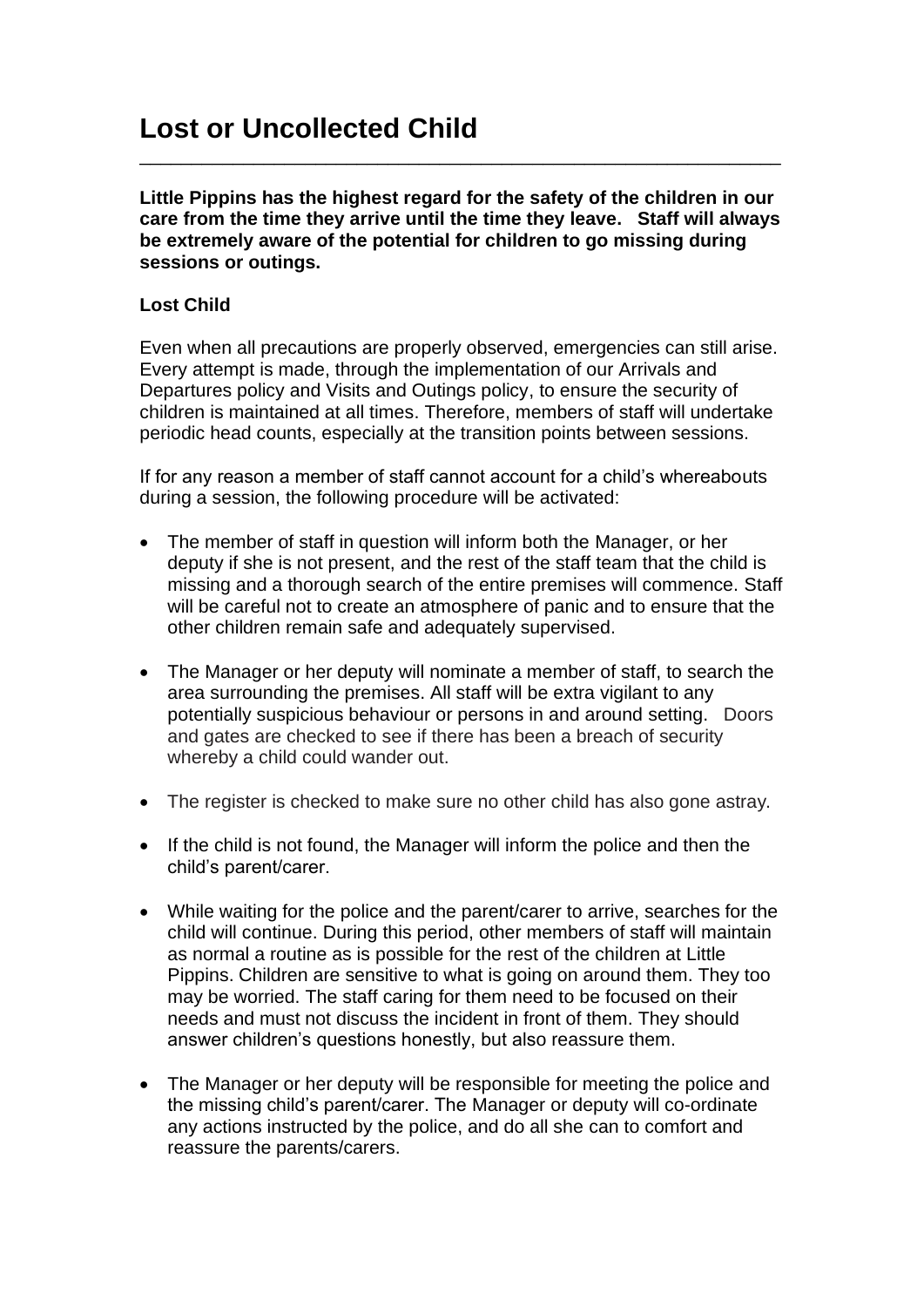- A designated person will start to build up a record of the event as soon as an adult has to time to do so. Even if the child is found safe within a few minutes, this will be done. The last definite sighting of the child and anything unusual that day about behaviour of the child or any of the children will be recorded.
- Once found, the child involved may be afraid and distressed or may be unaware of having done anything wrong. Staff will act accordingly with comfort and reassurance. This will be followed by further discussion with the whole group about not leaving the premises and why.

If a child goes missing on an outing, the following procedures will be followed:

- As soon as it is noticed that a child is missing, the staff members on the outing ask children to stand with their designated carer and carry out a headcount to ensure that no other child has gone astray.
- One staff member searches the immediate vicinity but does not search beyond that.
- **•** The senior staff member on the outing contacts the police and reports that child as missing.
- **•** The Manager or her deputy is contacted immediately (if not on the outing) and the incident is recorded. The Manager contacts the parent(s).
- Staff take the remaining children back to the setting as soon as possible.
- According to the advice of the police, a senior member of staff, or our Manager where applicable, should remain at the site where the child went missing and wait for the police to arrive.
- A description of what the child is wearing should be given to the police and if possible, a recent photo.
- **•** The staff should keep calm and not let the other children become anxious or worried.

The Manager will contact the Chair to report any incidents when a child goes missing and the Chair will carry out an investigation taking written statements from all the staff and volunteers who were present.

Once the incident is resolved, the Management Committee and the staff team will review relevant policies and procedures and implement any necessary changes (paying particular note to the relevant provisions of the Site Security and Risk Assessment sections in our Health and Safety Policy.

All incidents of children going missing from the Pre-school will be recorded on an Accident/Incident Report Form, and in cases where either the police or the Children & Families Assessment Team have been informed, Ofsted will also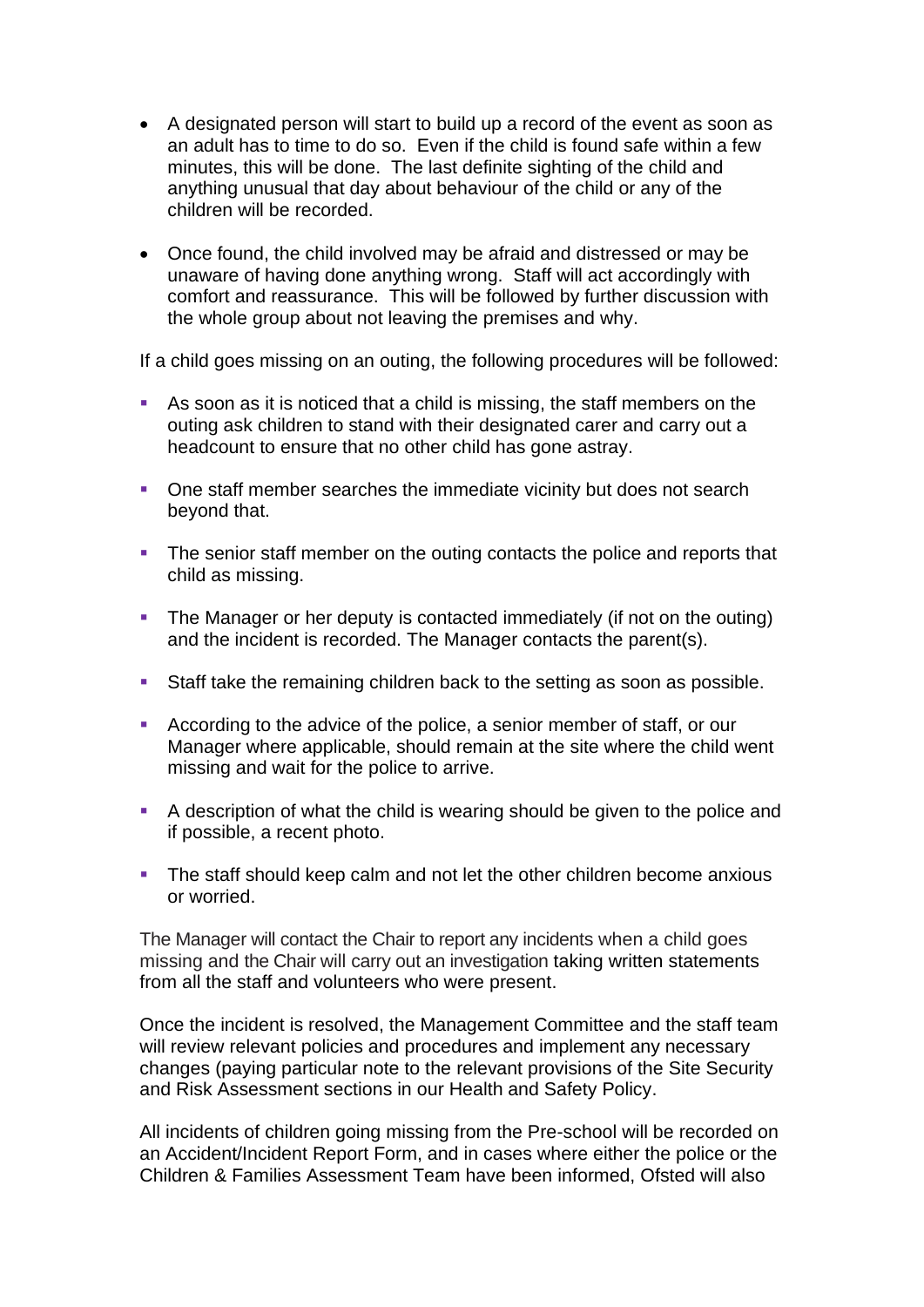be informed, as soon as is practicable (Ofsted telephone number 0300 123 1231).

All relevant telephone numbers and emergency numbers are kept up to date and accessible to all staff.

The reaction of parents/carers may be emotional, including fear, distress and/or anger. This will be dealt with carefully and sensitively. Understandably, parents/carers may want to blame staff or single out one staff member over others; they may also direct their anger at the Manager. When dealing with a distraught and angry parent, there should always be two members of staff; one of whom is the Manager, the other should be our Chair or another representative of the management committee. Aggression or threats against staff will not be tolerated, and if necessary the police should be called.

All parents will be given a brief, accurate account of the incident and informed of what procedures/investigation/policy changes have taken place since the event.

Staff and other adults involved may also suffer from distress, fear or guilt. The group will support each other. The Senior Practice Manager will ensure that any staff under investigation are not only treated fairly but receive support while feeling vulnerable.

Staff must not discuss any missing child incident with the press or on social media.

## **Uncollected Child**

At the end of every session, Little Pippins will ensure that all children are collected by a parent, carer or designated adult, in accordance with the Arrivals and Departures policy.

On occasions when parents, or the persons normally authorised to collect the child, are not able to collect the child, they must complete a 'Change to person collecting your child' form to provide us with written details of the name, address and telephone number of the person who will be collecting their child and a password.

In the event of the collection arrangements changing and the child is already attending the session, a phone call authorisation from the parent will be accepted assuming the person collecting is given the password and can share this on arrival. Also, the parent will be required to give a brief description of the person to help staff make an identification if the person is not already known. The staff member dealing with the call, needs to complete a 'Change to person collecting your child' form detailing the request has be made via phone. If there is any doubt, a child will not be handed over, and the manager or the deputy will follow this up with further checks directly with the parent.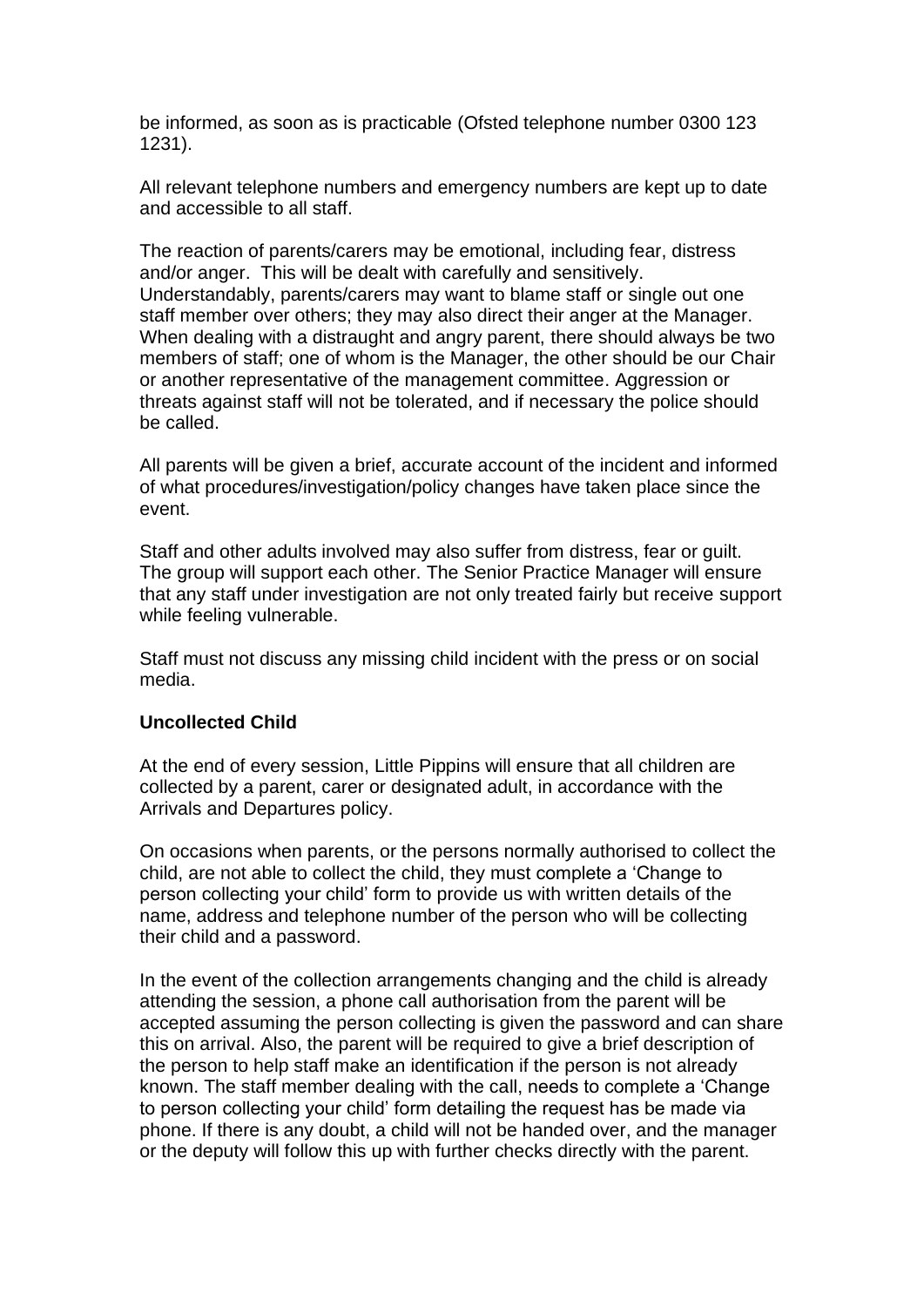Parents are informed that if they are not able to collect the child as planned; they must inform us so that we can begin to take back-up measures.

If a child is not collected at the expected time, the following procedures will be put into practice:

- If a parent, carer or designated adult is more than 10 minutes late collecting their child; the Manager or her deputy will be informed.
- The child's file is checked for any information about changes to the normal collection routines for example, if a 'Change to person collecting your child' form has been completed.
- The Manager, or her deputy if she Is not present, will call the parent, carer or designated adult, and use any other emergency contact details provided on the Child Information and Permissions Form in order to try to ascertain the cause for the delay, and how long it is likely to last. Messages will always be left on any answerphone requesting a prompt reply.
- While waiting to be collected, the child will be supervised by at least two members of staff, one of whom will be the Manager or her deputy who will offer them as much support and reassurance as is necessary.
- If, after repeated attempts, no contact is made with the parent, carer or designated adult, and a further period of 30 minutes has elapsed, the Manager or deputy may call local authority children's social care team. If the children's social care team is unavailable, or as our local authority advise, we will contact the local police.
- In the event of the Police being called, the Manager/deputy will attempt to leave a further telephone message with the parent/carer or designated adults' answerphone, where available.
- After an additional 15 minutes if the child has not been collected, we will contact the above statutory agencies again.
- Under no circumstances will a child be taken to the home of a member of staff, or away from the Little Pippins premises unless absolutely necessary.
- The child stays at the setting in the care of two of our fully-vetted workers, one of whom will be our manager or deputy manager until the child is safely collected either by the parents or by a social care worker, or by another person specified by social care.
- Social care will aim to find the parent or relative. If they are unable to do so, the child will become looked after by the local authority.